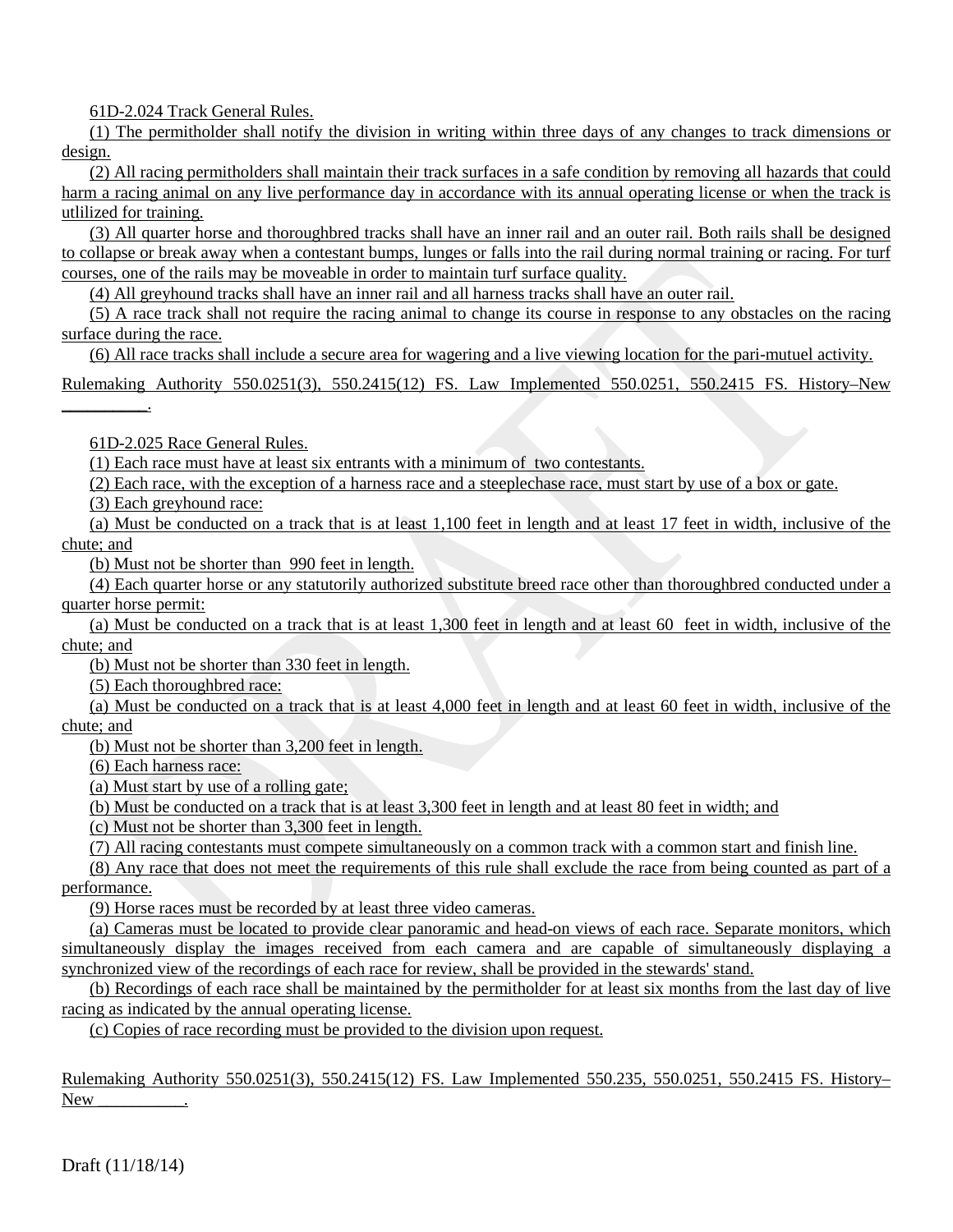61D-2.026 Jai Alai Game General Rules.

(1) No person under 18 years of age shall be licensed by the division as a jai alai player.

(2) The permitholder shall notify the division in writing within three days of any changes to court dimensions or design.

(3) Jai alai permitholders shall maintain their court surfaces in a safe condition by removing all hazards that could harm a player on any live performance day in accordance with its annual operating license or when the court is utilized for practice.

(4) Jai alai games must be conducted on an indoor, three-walled court meeting the following requirements:

(a) The side wall must be at least 175 feet long and at least 35 feet in height;

(b) The front wall and back wall must be at least 35 feet in width and height;

(c) The front wall must be made of granite, and the other two walls and floor must be made of granite or gunite; and (d) The fronton enclosure must be at least 20,000 square feet.

(5) Each jai alai game must be played to a minimum of seven points.

(6) Jai alai permitholders must utilize a rotational system of at least eight different players or teams.

(7) Jai alai player occupational license applicants must submit proof of 20 professional or amateur performances in order to demonstrate player competency.

(8) Any jai alai game that does not meet the requirements of this rule shall exclude the game from being counted as part of a performance.

Rulemaking Authority 550.0251(3), 550.105(3), (10)(a) FS. Law Implemented 550.0251, 550.105, 550.70 FS. History– New  $\sim$ 

61D-2.027 Performances.

(1) Permitholders may not conduct more than two performances during one operating day.

(2) Performances shall consist of a minimum of 8 races or games.

(3) A performance may not begin within 15 minutes from the end of the previous performance.

(4) A matinee performance shall not begin after 6:00 p.m. and evening performance shall not begin before 6:00 p.m.

(5) Each performance shall have a separation of race numbers and performance numbers in the totalisator system.

(6) Each performance shall have a separate racing or game program. Same day performances may be separated within a single program,

Rulemaking Authority 550.0251(3), 550.155(1), 550.3551(10), 550.495, 550.6305 FS. Law Implemented 550.0251, 550.155, 550.3551, 550.495, 550.6305 FS. History–New

61D-2.028 Jockey Requirements.

(1) No person under 18 years of age shall be licensed by the division as a jockey.

(2) A new applicant shall show competence to the stewards by the demonstration of riding ability. The demonstration of riding ability is defined at a minimum as:

(a) Breaking with a horse in company from the starting gate;

(b) Working a horse in company around the turn and down the stretch;

(c) Switching the riding crop from one hand to the other while maintaining control of the horse in a stretch drive; and

(d) Causing a horse to switch leads coming out of the turn.

(3) The applicant shall submit written verification with their application from a majority of the stewards confirming compliance with paragraphs (2)(a) through (d) above.

(4) A jockey may be an owner, lessee or trainer of a horse competing in the race where the jockey is competing; provided that the jockey is riding his/her owned or leased horse in the race. Under no circumstances shall a jockey that is an owner, lessee or trainer of a horse in a race ride a horse other than a horse he/she owns or leases in that race.

(5) Each horse permitholder shall establish a scale of weights for jockeys to carry during a race which shall be published in the race program; however, the permitholder will not allow a horse to carry a total weight to exceed 135 pounds.

(6) Each permitholder shall maintain a copy of an affirmation of passed physical examination given within the previous twelve months by a licensed physician affirming fitness to participate as a jockey. The stewards

Draft (11/18/14)